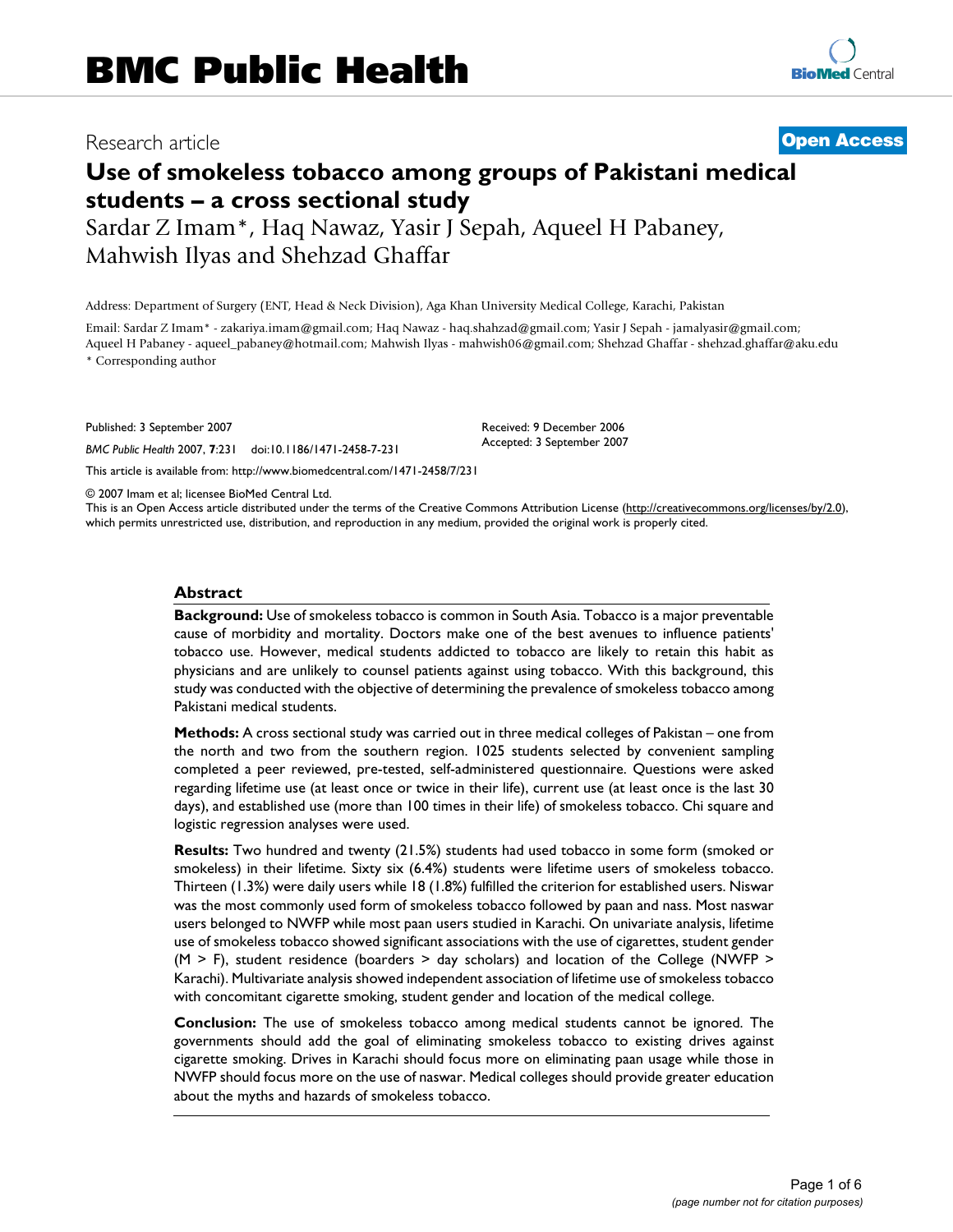# **Background**

Tobacco can be used in ways ranging from cigarette, cigar and bidi smoking, to chewing of 'smokeless tobacco'. This latter category includes various forms of tobacco with paan/betel quid being the most common one used [1]. Other forms include naswar, gutka, qiwam, minpuri and other less known products. The exact compositions of these forms vary according to regional preferences. Most people place these in the mandibular or labial groove and suck on them slowly for 10–15 minutes or simply apply them to their teeth and gums [1].

Use of smokeless tobacco is integral to the culture of South Asia. Smokeless tobacco users in India and Pakistan together have been estimated to number 100 million [2]. In India about 35–40% [1] of tobacco consumption is in smokeless forms while an earlier study in Pakistan showed that 21% of men and 12% of women were users of betel quid [3]. Moreover, increasing use is being reported among vulnerable groups such as children, adolescents, women and also immigrants of South Asian descent wherever they have settled [1,4].

Factors that continue to encourage people to use smokeless tobacco include its affordability, ease of purchase or production and the widely held misconception that it has medicinal value for improvement in tooth ache, headache and stomach ache [1]. Furthermore, in contrast to cigarettes, there is no taboo against using smokeless tobacco [1] and the government efforts have also focused more on eliminating cigarette use than tobacco as a whole [1,5]. All these, coupled with peer pressure and the belief that smokeless tobacco is less hazardous than cigarette smoking mean that these forms continue to be used by vast numbers of people.

Presently tobacco use is the leading preventable cause of death globally [6] and it is estimated that by 2030, it would account for over 10 million annual deaths worldwide [7,8], 70% of which will be in the developing world [9]. All forms of tobacco carry serious health consequences, most importantly oral and pharyngeal cancers [1,10-13] and other malignancies of the upper aerodigestive tract [1,7,14]. Other ingredients combine with tobacco to produce a product with an even higher carcinogenicity for humans. Tobacco-related cancers account for about one-third of all cancers in South Asia [1] while the emerging 'epidemic' of oral submucous fibrosis [1,13] has been attributed to chewing of areca nut and its mixtures. There is also evidence that smokeless tobacco is a risk factor for hypertension and dyslipidemias [1]. Chewing of tobacco by pregnant mothers has been found to cause an increased incidence of still births and low birth weight deliveries [1]. In addition, chewing of betel quid, with or without tobacco can aggravate asthma and predispose the users to diabetes mellitus [1].

It is evident that costs and consequences of tobacco use impose a heavy social and economic burden on a nation. Much of this can be avoided by policies and awareness programmes aimed at reducing tobacco use. Doctors make one of the best avenues of such education to people and have immense potential to influence patients' tobacco use. However, doctors who themselves use smokeless tobacco are unlikely to counsel patients against using tobacco [1]. Thus assessment of the use of smokeless tobacco by medical students becomes important as students addicted to tobacco use are expected to continue the habit into their years as practicing physicians and care givers. Such data is also likely to help the colleges in assessing their curricula with regard to education on important medico-social issues like the use of tobacco. With this background, this study was conducted with the objective of determining the prevalence of smokeless tobacco among Pakistani medical students from three different medical colleges.

# **Methods**

This was a multi-center cross sectional study carried out on students of three medical colleges of Pakistan during the period June-August 2005. One college was selected from the north of Pakistan (province of N.W.F.P.) while two were selected from the south of the country (coastal city of Karachi) in order to study and compare the patterns of tobacco use in students from different backgrounds. The combined student strength of the three colleges was approximately 3000.

A sample size of at least 940 was required to estimate the prevalence of lifetime use of smokeless tobacco among medical students, assuming the 20 percent prevalence figure of the Pakistani population, along with 80 percent power, 0.05 significance level, 2.5 percent bond on error, and adjustment for non-response rate. We ended up approaching 1092 students out of which 1025 subjects filled the questionnaire while 67 refused consent (response rate = 93.9%). Convenience sampling was used by getting the questionnaires filled during regular college hours from students at four locations in the medical college – the lecture halls, laboratories, library and canteen. Questionnaires were filled on consecutive days until the required sample size was achieved.

A peer reviewed, pilot tested, anonymous self-administered questionnaire was used. Questions were asked regarding lifetime, current, and established use of smokeless tobacco. Lifetime users were defined as having used smokeless tobacco at least once or twice in their life. Current users were defined as having used smokeless tobacco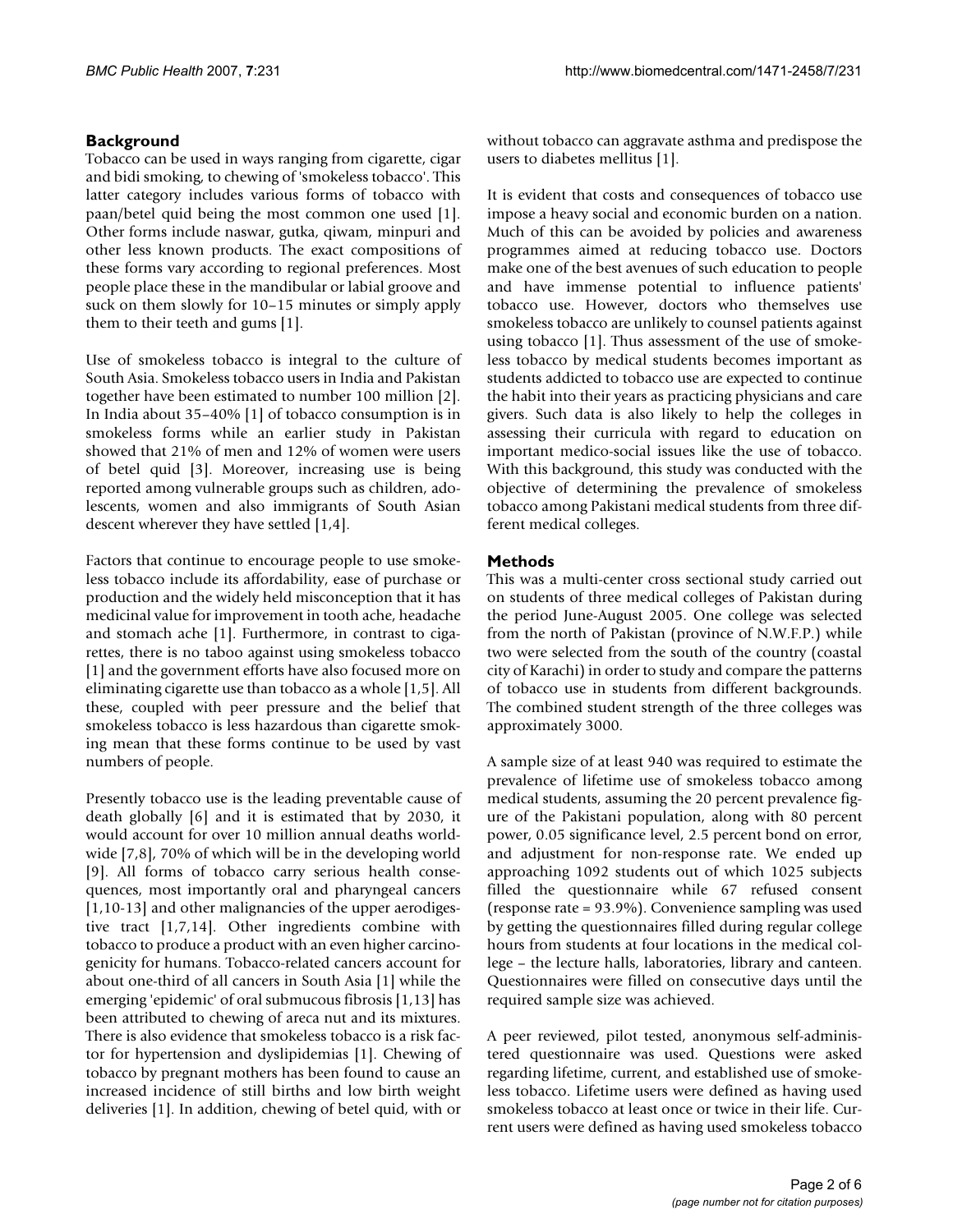at least once in the last 30 days while established users were defined as having used smokeless tobacco on more than 100 occasions in their lifetime. Questions were also asked regarding the form of smokeless tobacco they used, any cigarette smoking, as well as the age at which they took up these habits. Relevant demographic information was also obtained.

Ethical approval for the study was obtained from the review committee of the Center for Health Research, Lahore. Questionnaires were collected back in an unmarked envelope to ensure complete confidentiality. The study was conducted in compliance with the *'Ethical Principles for Medical Research involving Human Subjects'* of Helsinki Declaration [15]. Verbal informed consent was obtained from all subjects and documented in the presence of a witness.

Data was entered and analyzed with Statistical Package for Social Sciences (SPSS) version 13.0. Descriptive statistics of socio-demographic information and use of chewable tobacco products were obtained. Univariate and multivariate odds ratio with 95 percent confidence interval were obtained using Chi square and logistic regression analyses respectively. For all purposes, a p value of < 0.05 was considered to be significant.

#### **Results**

Of the 1025 students that completed the questionnaire, 455 (44.4%) were males and 570 (55.6%) were females. The mean age of the sample was 21 years (SD: 1.90).

Two hundred and twenty (21.5%) students had used tobacco in some form (smoked or smokeless) in their lifetime. Sixty six (6.4%) students were lifetime users of smokeless tobacco. Thirteen (1.3%) of the students were daily users while 18 (1.8%) fulfilled the criterion for established users. Thirty one (3%) students were current occasional users of smokeless tobacco (less than daily use in the last 30 days). The frequency and form of smokeless tobacco use is shown in Table 1.

Niswar (3.2%) was the most commonly used form of smokeless tobacco followed by Paan (2.0%) and nass (0.6%). Gutka, minpuri, qiwam and other forms of tobacco were less commonly used. 87.9% of naswar users belonged to NWFP while 80% of paan users studied in Karachi.

39.4% of lifetime users also smoked cigarettes while among people who had never used smokeless tobacco, only 8.3% were smokers (p value:  $< 10^{-15}$ ). The mean age at which the students began smoking, was 17.27 years while the mean age at which they began using smokeless tobacco was 17.30 years.

**Table 1: Pattern of use of smokeless tobacco among medical students**

|                            |                            | Prevalence [%], (N)               |
|----------------------------|----------------------------|-----------------------------------|
| <b>Frequency of</b><br>use | Lifetime                   | 6.4, (66)                         |
|                            | Daily                      | 1.3, (13)                         |
|                            | Occasional 3.0, (31)<br>ly |                                   |
|                            | Establishe<br>d            | 1.8, (18)                         |
|                            |                            | <b>Prevalence [%] of lifetime</b> |
|                            |                            | use                               |
| <b>Tobacco form</b>        | <b>Naswar</b>              | 3.2                               |
|                            | Paan                       | 2.0                               |
|                            | <b>Nass</b>                | 0.6                               |
|                            | Others                     | 0.6                               |

Lifetime use of smokeless tobacco was also found to have significant associations with student gender ( $M > F$ , p value:  $< 10^{-7}$ ), student residence (boarders  $>$  day scholars, p value: 0.02) and location of the College (NWFP > Karachi, p: < 10-6). The prevalence of lifetime users in different socio-demographic groups is shown in Table 2.

Multivariate analysis showed that there was a higher prevalence of smoking among students who were lifetime users versus those who had not used smokeless tobacco (O.R: 4.203 [2.279–7.751], p value: < 10-6). This association was independent of age, gender, residence at the hostel and location of the college.

Gender was also found to be independently associated with lifetime use of smokeless tobacco. Male students were more likely to be lifetime users than female students. (O.R: 2.198 [1.177–4.102], p value: 0.013).

| Table 2: Lifetime use of smokeless tobacco in different socio- |  |  |
|----------------------------------------------------------------|--|--|
| demographic groups                                             |  |  |

|                  |               | <b>Prevalence</b> [%]<br>of lifetime<br>smokeless<br>tobacco use<br>(N) |
|------------------|---------------|-------------------------------------------------------------------------|
| Gender           | Male          | 10.8(49)                                                                |
|                  | Female        | 3.0(17)                                                                 |
| College          | N.W.F.P.      | 11.1(40)                                                                |
|                  | Karachi       | 3.9(26)                                                                 |
| <b>Residence</b> | <b>Hostel</b> | 9.2(28)                                                                 |
|                  | Day scholar   | 5.3(38)                                                                 |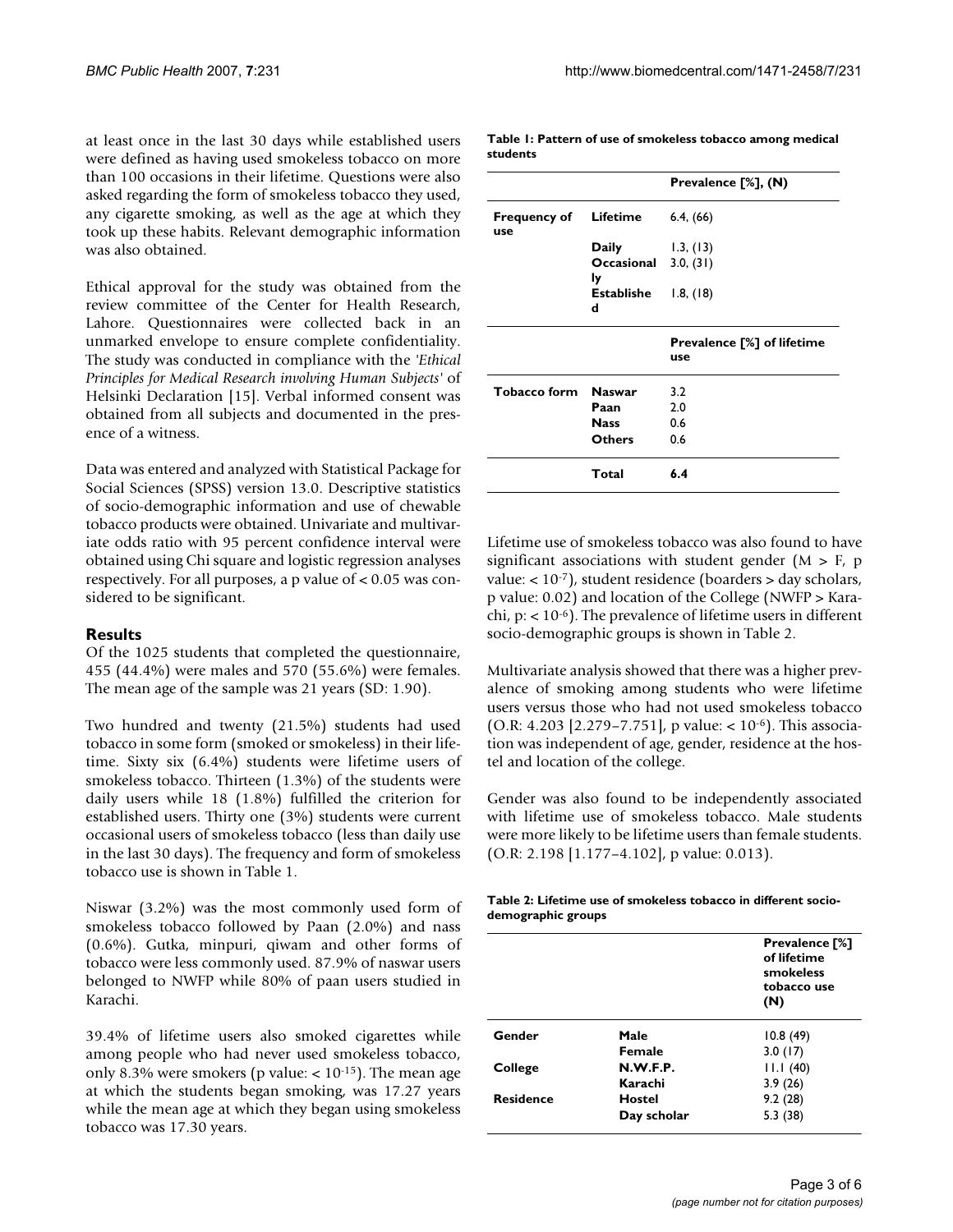| <b>Predictor</b>           | O.R.  | C.I.            | p-value   |
|----------------------------|-------|-----------------|-----------|
| Gender                     | 2.198 | $1.77 - 4.102$  | 0.013     |
| <b>Location of College</b> | 2155  | $1.250 - 3.716$ | < 0.006   |
| Cigarette smoking          | 4.203 | $2.279 - 7.751$ | $10^{-6}$ |

**Table 3: Predictors of lifetime use of smokeless tobacco on multivariate analysis**

O.R., Odds Ratio; C.I., Confidence Interval.

An independent association was also found between lifetime use of smokeless tobacco and the location of the medical college. There was a higher prevalence of lifetime users among students from the college located in NWFP compared to Karachi. (O.R: 2.155 [1.250–3.716], p value: < 0.006). Results of multivariate analysis are shown in Table 3.

### **Discussion**

Almost all studies carried out in Pakistan have focused on the patterns of cigarette smoking alone. Studies on the use of smokeless tobacco have mostly been carried out by investigators attempting to prove its association with cancers of the oral cavity and pharynx [12,16]. A study carried out in Multan [17] to find an association between bladder carcinoma in women and use of smokeless tobacco found that 47% of patients were lifetime users. Another study investigating use of tobacco among patients with peptic ulcer disease found that 23% of the patients were lifetime users [18]. Understandably, our figure of 6.6% prevalence is much lower compared to the rates among patients with conditions likely to be the result of long term use of smokeless tobacco.

Only two studies have been carried out on the use of smokeless tobacco in the general population. A study published in 1982 from a population in Karachi [3], reported that 21% of the people used betel quid (paan), but the study made no distinction between non-tobacco and tobacco-laden paan consumption. A recent study from a Karachi squatter settlement reported a 40 percent prevalence of use of smokeless tobacco [19]. Various studies in Pakistan [19,20] and India [21,22] have shown that the use of smokeless tobacco is inversely associated with the level of education and this might explain the lower prevalence reported by our study since our population comprised medical students who were also likely to be more aware of the hazards of smokeless tobacco than a common man. Higher rates of tobacco use have been reported from rural areas [23]. This may also have contributed to our lower figure since all three medical colleges were located in major urban centres of Pakistan.

Most studies, especially in India have reported paan to be the most common form of smokeless tobacco used

although some in Pakistan report naswar as the more popular choice. Our study reports naswar to be the most commonly used among medical students. More significantly, it was seen that 87.9% of naswar users belonged to NWFP while 80% of paan users were from Karachi. This is because people in NWFP have cultural practices and preferences similar to those of Central Asia and Afghanistan, where naswar is in common usage [1,7,24]. On the other hand, since many families in Karachi are actually migrants from India, the use of paan is much more common in colleges of Karachi, a trend that resembles neighboring India [1,24,25].

We also report an independent association between the use of smokeless tobacco and the location of the college, with students from NWFP being more likely to be lifetime users. One explanation of this is the relative racial homogeneity of the students studying in N.W.F.P., with the vast majority being indigenous pathans. Karachi however, is a true cosmopolitan city and therefore medical students in Karachi hail from diverse backgrounds like the Punjabi, Sindhi, Pathan and migrant races [24]. Some of them belong to races where smokeless tobacco use is generally believed to be lesser [24]. This is likely to be the contributory factor towards the difference between the rates of usage in N.W.F.P. and Karachi.

Our study also shows a significantly higher prevalence of smoking among users of smokeless tobacco. This could be because the same risk factors probably encourage people to take up smoking as well as the use of smokeless tobacco. In our study, the mean age at which the students started smoking was similar to that at which the students began using smokeless tobacco. This means that both habits are acquired at an equal age, again signifying possible similar reasons behind the use of smoked and smokeless tobacco.

Our finding that the use of smokeless tobacco was more common among the male gender is in line with what was found by Mazahir et al [24]. We feel this is because the use of tobacco remains socially more acceptable for males than females.

On univariate analysis, we found an association between living in the hostel (boarders) and using smokeless tobacco. However, multivariate analysis showed that this was not an independent association, but was likely to be seen because of two major factors. Firstly, most of the boarders were male students in whom the use of smokeless tobacco was much more than female students who made a smaller proportion of the boarders. Secondly, we found a greater number of boarders in N.W.F.P. than in Karachi, that itself being an independent association with the use of smokeless tobacco.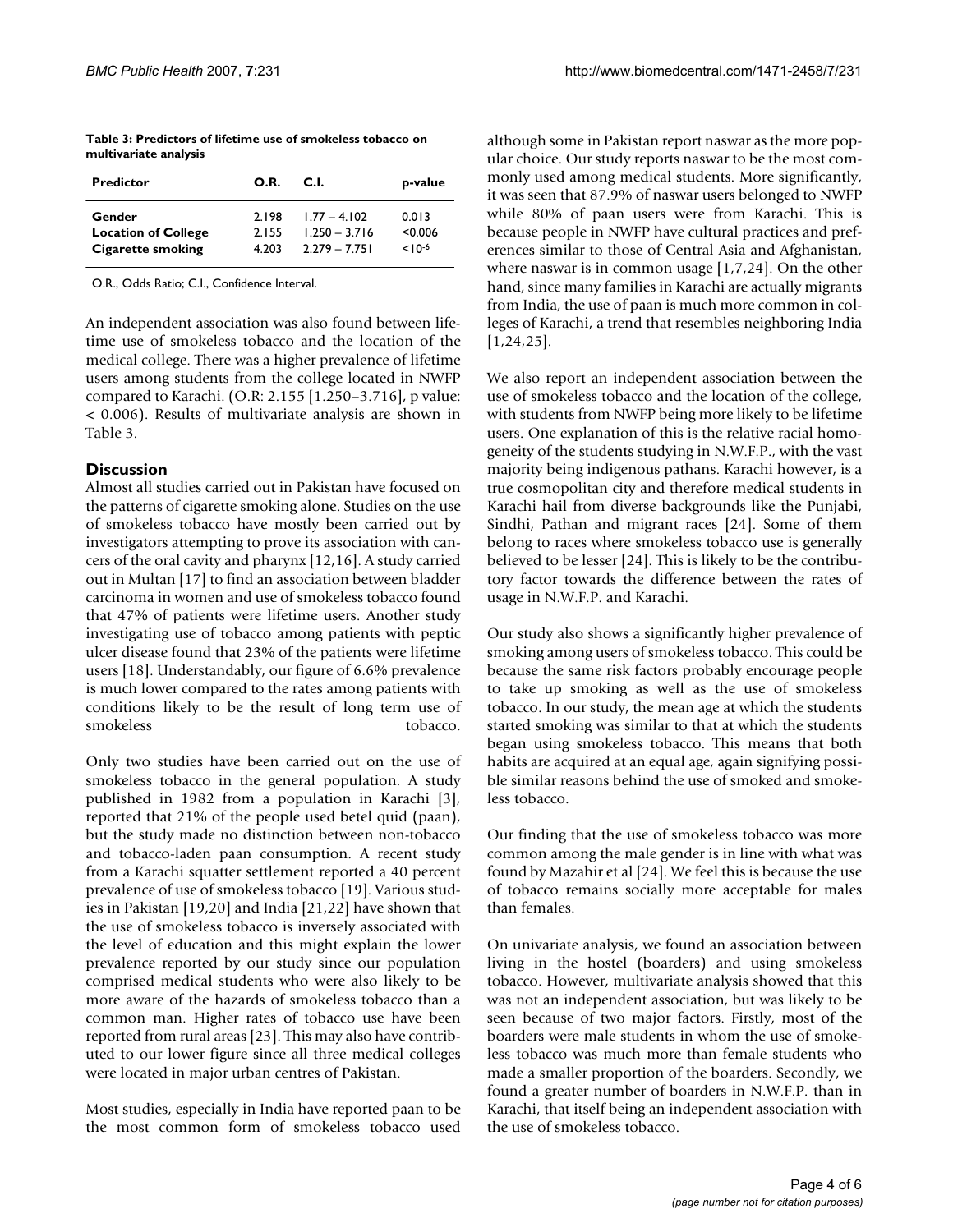#### *Limitations*

The sample of students used this study is not the perfect representative of Pakistani medical students. This is because we have used convenience sampling as our sampling methodology and our study focuses solely on medical students from three medical colleges of Pakistan although an effort has been made to minimize that bias by selecting colleges from two contrasting regions.

#### **Conclusion**

Use of smokeless tobacco by medical students, although not of alarming proportions, cannot be ignored keeping in mind their future role as care givers. The government should discourage the use of tobacco products as a whole rather than just focusing on cigarette smoking and should realize that as a first step it may not have to begin separate high budget drives against smokeless tobacco. Rather, adding the goal of eliminating smokeless tobacco to existing drives against cigarette smoking may be enough. This is because similar factors seem to be promoting the use of cigarettes as well as smokeless tobacco. Also, medical colleges should consider providing greater education about the myths and hazards of smokeless tobacco. Furthermore, regional preferences for the forms of smokeless tobacco should be kept in mind while planning preventive programmes. Drives in Karachi should focus more on eliminating paan usage while those in NWFP should focus more on the use of naswar. Further community-based studies are required to highlight the health burden due to smokeless tobacco and to better plan anti-tobacco drives in the existing resources of a developing third world country like Pakistan.

#### **Glossary of terms**

*paan/betel quid:* (tobacco added to a mixture of the *Piper betel leaf, aqueous calcium hydroxide paste [slaked lime],* pieces of areca nut [*supari*], and frequently some spices) being the most common one used.

*Naswar:* (a mixture of flavoured tobacco, slaked lime and indigo).

*Gutka:* (a dry preparation of areca nut, slaked lime, catechu, condiments and powdered tobacco).

*Qiwam:* (pellets or thick paste of boiled tobacco mixed with powdered spices),

*Minpuri:* (tobacco with finely cut areca nut, camphor and cloves).

#### **Competing interests**

The author(s) declare that they have no competing interests.

#### **Authors' contributions**

SZI did the overall supervision and participated in the conception of the idea, preparation of the questionnaire and protocol, and writing the manuscript. HN was involved in the overall supervision, preparation of the questionnaire and collection and analysis of data. YJS did the data collection and analysis and was involved in writing the manuscript. AHP designed the study and participated in the preparation of the protocol, and collection and analysis of data. MI participated in the conception of the idea, preparation of the questionnaire and data analysis. SG was involved in the designing the study and writing the manuscript. All authors read and approved the final manuscript.

#### **Acknowledgements**

We are grateful for the advice on the subject provided by Dr. Rizwan-ul-Haq Khawaja.

#### **References**

- 1. Gupta PC, Ray CS: **[Smokeless tobacco and health in India and](http://www.ncbi.nlm.nih.gov/entrez/query.fcgi?cmd=Retrieve&db=PubMed&dopt=Abstract&list_uids=14708551) [South Asia.](http://www.ncbi.nlm.nih.gov/entrez/query.fcgi?cmd=Retrieve&db=PubMed&dopt=Abstract&list_uids=14708551)** *Respirology* 2003, **8:**419-431.
- 2. International Union Against Cancer: *Tobacco Control Fact Sheet 8* International Union Against Cancer, Tobacco and Cancer Programme, Geneva; 1996.
- 3. Mahmood Z: **[Smoking and chewing habits of people of Kara](http://www.ncbi.nlm.nih.gov/entrez/query.fcgi?cmd=Retrieve&db=PubMed&dopt=Abstract&list_uids=6803001)[chi–1981.](http://www.ncbi.nlm.nih.gov/entrez/query.fcgi?cmd=Retrieve&db=PubMed&dopt=Abstract&list_uids=6803001)** *J Pak Med Assoc* 1982, **32:**34-7.
- 4. Gupta PC, Ray CS: **Epidemiology of betel quid usage.** *Ann Acad Med Singapore* 2004, **33:**31S-36S.
- 5. Nishtar S, Ahmed A, Bhurgri Y, Mohamud KB, Zoka N, Sultan F, Jafarey NA: **[Prevention and control of cancers: National](http://www.ncbi.nlm.nih.gov/entrez/query.fcgi?cmd=Retrieve&db=PubMed&dopt=Abstract&list_uids=15745327) [Action Plan for NCD Prevention, Control and Health Pro](http://www.ncbi.nlm.nih.gov/entrez/query.fcgi?cmd=Retrieve&db=PubMed&dopt=Abstract&list_uids=15745327)[motion in Pakistan.](http://www.ncbi.nlm.nih.gov/entrez/query.fcgi?cmd=Retrieve&db=PubMed&dopt=Abstract&list_uids=15745327)** *J Pak Med Assoc* 2004, **54:**S45-56.
- 6. Brundtland GH: **[Achieving worldwide tobacco control.](http://www.ncbi.nlm.nih.gov/entrez/query.fcgi?cmd=Retrieve&db=PubMed&dopt=Abstract&list_uids=10927786)** *JAMA* 2000, **284:**750-751.
- 7. Warnakulasuriya S, Sutherland G, Scully C: **[Tobacco, oral cancer,](http://www.ncbi.nlm.nih.gov/entrez/query.fcgi?cmd=Retrieve&db=PubMed&dopt=Abstract&list_uids=15743687) [and treatment of dependence.](http://www.ncbi.nlm.nih.gov/entrez/query.fcgi?cmd=Retrieve&db=PubMed&dopt=Abstract&list_uids=15743687)** *Oral Oncol* 2005, **41:**244-60.
- 8. John RM: **[Tobacco consumption patterns and its health impli](http://www.ncbi.nlm.nih.gov/entrez/query.fcgi?cmd=Retrieve&db=PubMed&dopt=Abstract&list_uids=15607383)[cations in India.](http://www.ncbi.nlm.nih.gov/entrez/query.fcgi?cmd=Retrieve&db=PubMed&dopt=Abstract&list_uids=15607383)** *Health Policy* 2005, **71:**213-22.
- 9. World Health Organization: **Addressing the Worldwide Tobacco Epidemic through Effective Evidence-Based Treatment. Expert Meeting March 1999, Rochester, Minnesota, USA.** In *Tobacco Free Initiative* WHO; 2000.
- 10. Mack TM: **[The new pan-Asian paan problem.](http://www.ncbi.nlm.nih.gov/entrez/query.fcgi?cmd=Retrieve&db=PubMed&dopt=Abstract&list_uids=11425364)** *Lancet* 2001, **357:**1638-9.
- 11. *IARC, Monographs on the evaluation of the carcinogenic risk of chemicals to humans, Tobacco habits other than smoking: betel-quid and areca-nut chewing; and some related nitrosamines Volume 37*. International Agency for Research on Cancer, Lyon; 1985:141-200.
- 12. Merchant A, Husain SS, Hosain M, *et al.*: **[Paan without tobacco: an](http://www.ncbi.nlm.nih.gov/entrez/query.fcgi?cmd=Retrieve&db=PubMed&dopt=Abstract&list_uids=10728606) [independent risk factor for oral cancer.](http://www.ncbi.nlm.nih.gov/entrez/query.fcgi?cmd=Retrieve&db=PubMed&dopt=Abstract&list_uids=10728606)** *Int J Cancer* 2000, **86:**128-31.
- 13. Avon SL: **[Oral Mucosal Lesions Associated with Use of Quid.](http://www.ncbi.nlm.nih.gov/entrez/query.fcgi?cmd=Retrieve&db=PubMed&dopt=Abstract&list_uids=15120019)** *J Can Dent Assoc* 2004, **70:**244-8.
- 14. Bhurgri Y, Faridi N, Kazi LA, *et al.*: **[Cancer esophagus Karachi](http://www.ncbi.nlm.nih.gov/entrez/query.fcgi?cmd=Retrieve&db=PubMed&dopt=Abstract&list_uids=15449914) [1995–2002: epidemiology, risk factors and trends.](http://www.ncbi.nlm.nih.gov/entrez/query.fcgi?cmd=Retrieve&db=PubMed&dopt=Abstract&list_uids=15449914)** *J Pak Med Assoc* 2004, **54:**345-8.
- 15. The World Medical Association: **World Medical Association** Declaration of Helsinki: Ethical principles of medical research involving human subjects. [http://www.wma.net/e/ research involving human subjects. [policy/b3.htm\]](http://www.wma.net/e/policy/b3.htm).
- 16. Bhurgri Y, Bhurgri A, Hussainy AS, *et al.*: **[Cancer of the oral cavity](http://www.ncbi.nlm.nih.gov/entrez/query.fcgi?cmd=Retrieve&db=PubMed&dopt=Abstract&list_uids=12875625) [and pharynx in Karachi–identification of potential risk fac](http://www.ncbi.nlm.nih.gov/entrez/query.fcgi?cmd=Retrieve&db=PubMed&dopt=Abstract&list_uids=12875625)[tors.](http://www.ncbi.nlm.nih.gov/entrez/query.fcgi?cmd=Retrieve&db=PubMed&dopt=Abstract&list_uids=12875625)** *Asian Pac J Cancer Prev* 2003, **4:**125-30.
- 17. Rafique M: **Clinico-pathological features of bladder carcinoma in women in Pakistan and smokeless tobacco as a possible risk factor.** *World J Surg Oncol* 2005, **5;3:**53.
- 18. Afridi MA: **[Tobacco use as contributory factor in peptic ulcer](http://www.ncbi.nlm.nih.gov/entrez/query.fcgi?cmd=Retrieve&db=PubMed&dopt=Abstract&list_uids=12887838) [disease.](http://www.ncbi.nlm.nih.gov/entrez/query.fcgi?cmd=Retrieve&db=PubMed&dopt=Abstract&list_uids=12887838)** *J Coll Physicians Surg Pak* 2003, **13:**385-7.